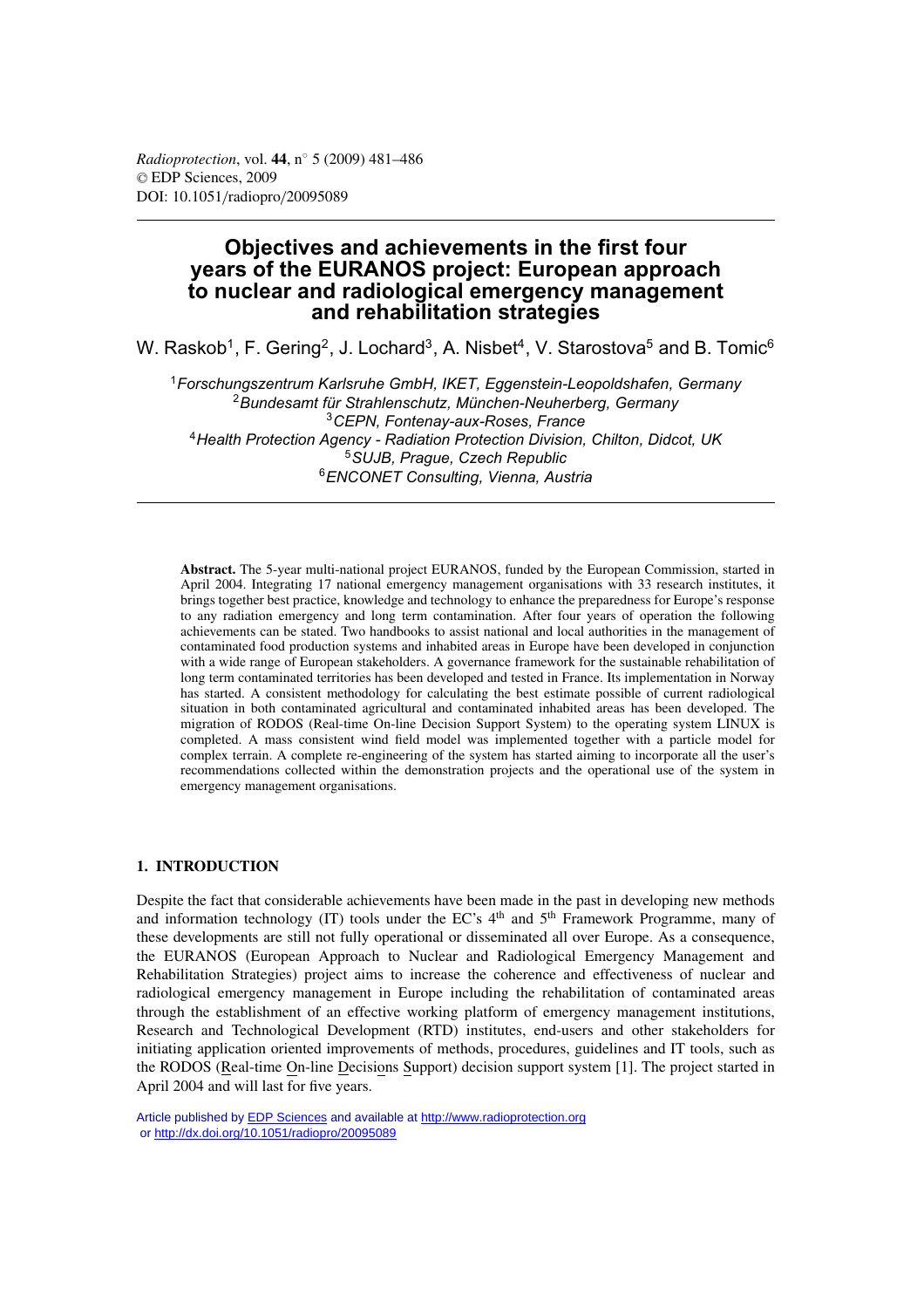#### 482 RADIOPROTECTION

# **2. OBJECTIVES**

The overall goal of the project is the enhancement of the technical, methodological and strategic approaches for national and cross-border emergency management and rehabilitation in Europe, which could progressively lead to the establishment of a European Policy for emergency management and rehabilitation strategies.

These objectives can only be realised when those responsible for nuclear or radiological emergency management and rehabilitation strategies within their countries and the research institutes developing methods, IT tools and strategies for a more coherent and efficient emergency response work closely together. In this sense, the EURANOS project, integrating 17 national emergency management organisations with 33 research institutes, brings together best practice, knowledge and technology (see Fig. 1). Countries not involved from the beginning can join the project at any time and the dissemination activities aim to attract more and more organisations/countries to participate in the project.



**Figure 1.** European coverage of the EURANOS project.

# **3. WORK PROGRAM**

The working programme organises in a structured way the interaction between the operational emergency management organisations and the RTD institutes. The continuous performance of demonstration projects creates feedback on the operation and usefulness of new methods, IT tools strategies and guidance.

Demonstration activities are the core element of the project. Demonstration activities started at the beginning of the project with those methods and IT tools developed under RTD projects and thematic networks of FP5, which either ended before the start of EURANOS or which are overlapping with its first phase's work programme. Demonstrations were either carried out as implementation of the tool in nuclear power plants and national emergency centres, respectively, or as exercises performed during a given time frame with a comprehensive guidance how to evaluate the findings of the exercise. As a result of the demonstration activities within the first 24 months, either the operational applicability of the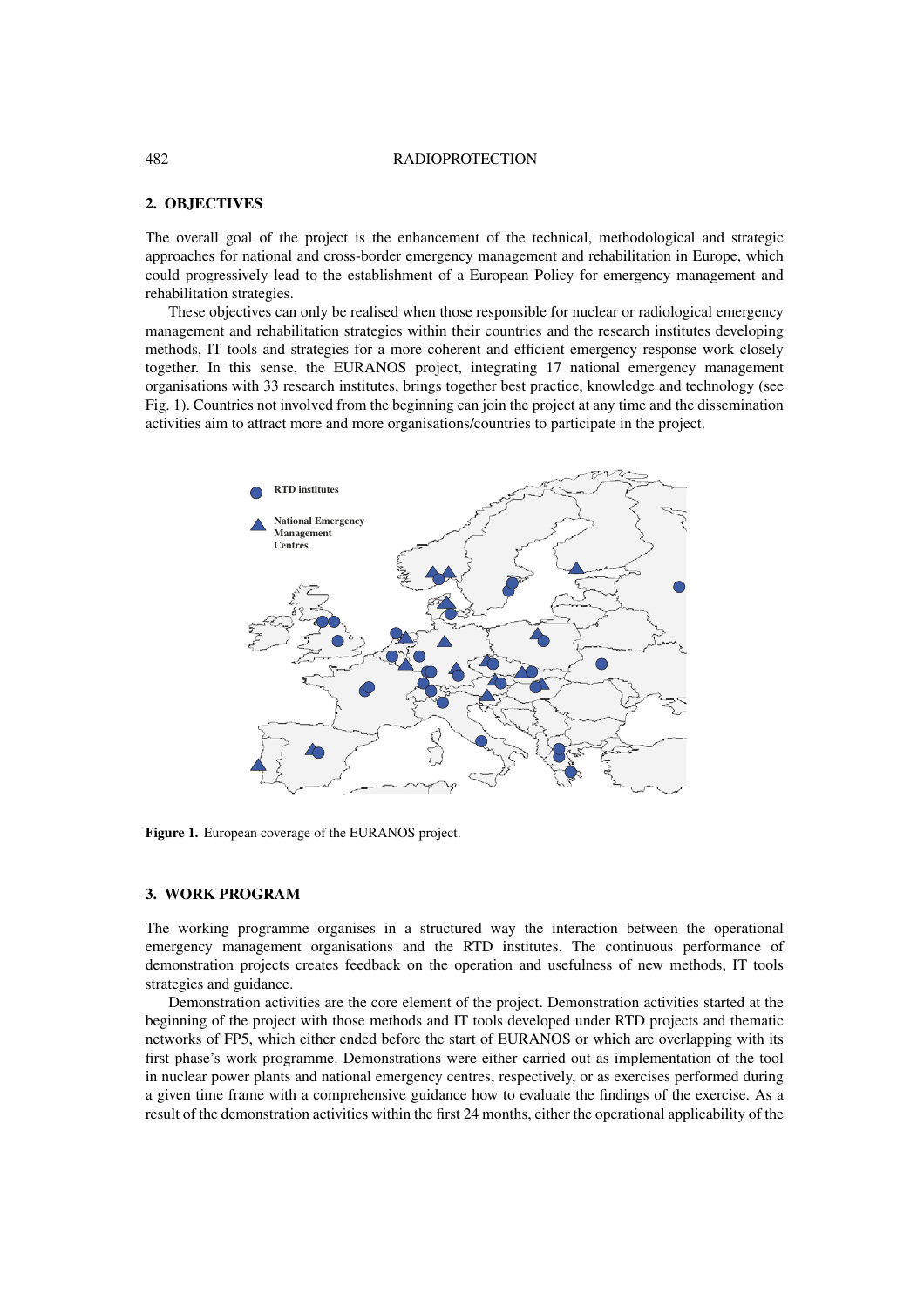#### ECORAD 2008 483

tested products has been proven or new RTD work has been defined, which was subsequently integrated in the RTD work programme for the remaining years. The results were then investigated in repeated or additional demonstration activities taking place during the final 36 months.

The EURANOS RTD activities have been subdivided into the following concurrent and closely co-ordinated categories:

- CAT1: All activities related to emergency actions and countermeasures;
- CAT2: All activities related to the further enhancement of decision support systems for operational application;
- CAT3: All activities related to rehabilitation strategies and guidance.

RTD activities, in particular the development of new tools are backed by integrated training programmes providing a sound basis for their operational use.

# **4. RESULTS**

### **4.1 CAT1**

The accident at the Chernobyl Nuclear Power Plant prompted a number of initiatives to document and evaluate options for managing the effects of this type of radiological emergency. Since 2000, information on these management options (countermeasures) has been recorded in a systematic way using a datasheet format. The EURANOS project has produced compendia of datasheets for the management of contaminated food production systems and inhabited areas that cover all phases of response not only of nuclear but also radiological incidents (e.g. terrorist attack). More than 100 datasheets have been produced providing information on effectiveness, feasibility, legal constraints, incremental dose, environmental impact, as well as social and ethical implications of the management options.

Only subsets of these options are likely to be applicable according to the timing, scale and types of radionuclides released. Consequently, a need was identified within the EURANOS project to develop handbooks to aid decision making, not just from scientific or technical points of view but also taking into account stakeholder opinion. A first version of two generic handbooks for food production systems and inhabited areas were published in 2007 and are available from the EURANOS website. Demonstrations of the handbooks in emergency centres confirmed their value for both contingency planning and incident management.

A handbook users group (HUG) was established to serve as a focal point in collecting and assimilating the feedback from the demonstrations and to be a dissemination mechanism related to all aspects of the handbooks. Furthermore, it might build in future the platform to maintain the handbooks after the end of the EURANOS project.

# **4.2 CAT2**

#### *4.2.1 Modelling in food production and inhabited areas*

Two new models were developed to calculate, with a consistent methodology, the best estimate possible of the current radiological situation in both contaminated agricultural and contaminated inhabited areas. This methodology includes modelling and data assimilation, with input on countermeasures from the compendia and handbooks developed under CAT1. As a result, a single consistent European model framework – the European model for inhabited areas ERMIN has been completed.

Similar to the inhabited area model, a model for agricultural areas (AgriCP) is under development aiming to provide a much higher flexibility in defining countermeasure strategies than any model has realised so far. This has been achieved by integrating the countermeasure simulation engine into the physical modelling complex of the foodchain module.

Integration of both models into the RODOS and ARGOS [2] decisions support systems is ongoing.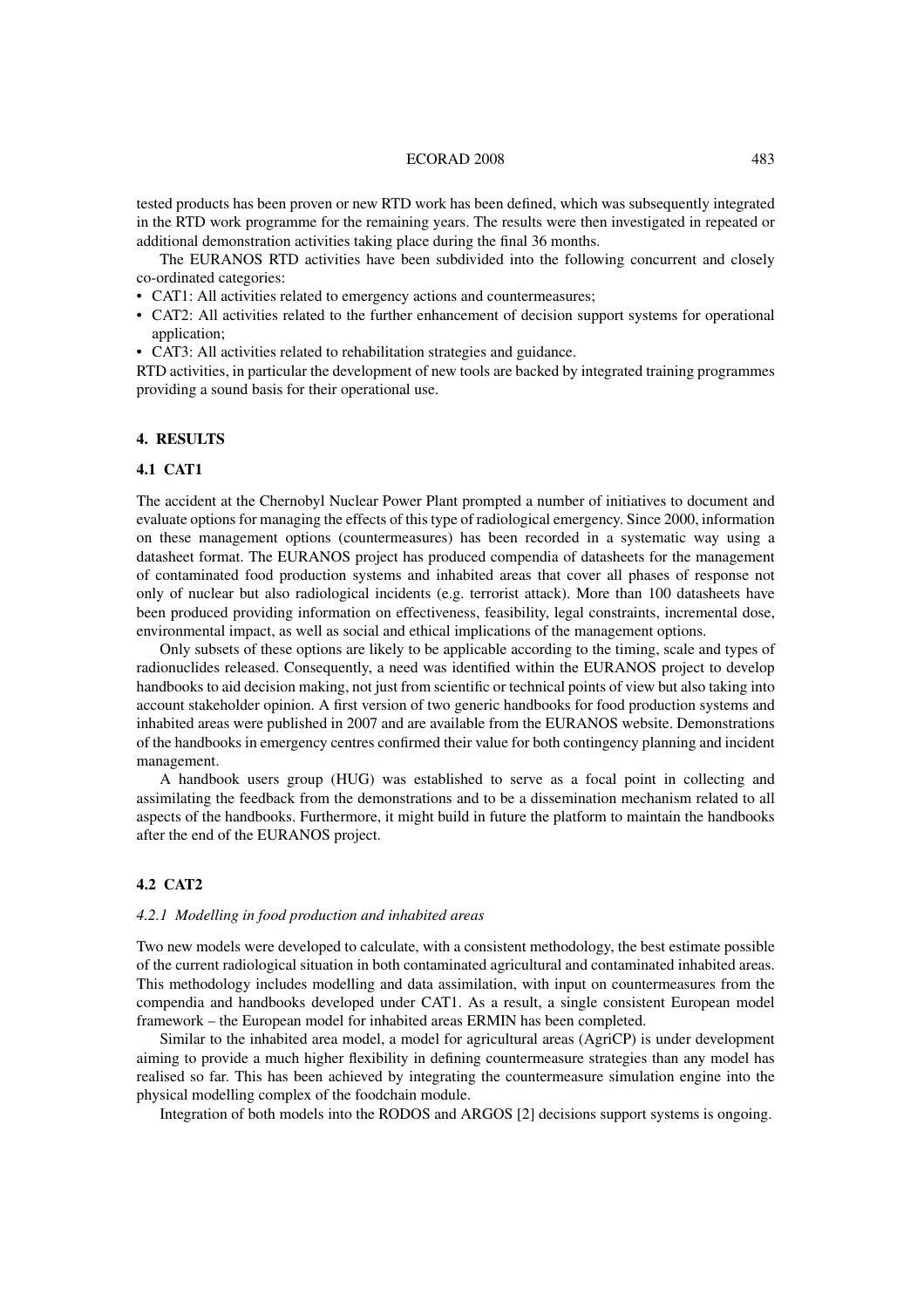#### 484 RADIOPROTECTION

#### *4.2.2 Data assimilation*

In case of an emergency, the estimation of the current radiological situation and the forecast of the development of the activity levels with time are of highest importance. To this purpose, simulation models and also measurements are available, however, both may contradict each other. As this may strongly affect the quality of the decisions, methods had to be established to harmonise predictions and measurements. In this respect, data assimilation tools were developed in the recent years and prototype version of two modules to update the deposited activity and feed and food contamination were implemented into RODOS. Both data assimilation models will be further developed and their methods will be made more robust against erroneous input as only this robustness can assure that the user will apply these methods in case of a real emergency.

### *4.2.3 Decision aiding components*

The evaluation tool Web-HIPRE [3], aiming to structure the decision making process and setting priorities, was integrated into RODOS which provides support in this area by integrating hard facts derived from the RODOS system with soft factors such as socio-economical factors, constraints, feasibility aspects and preferences of the decision making team.

Besides general improvements of the implemented model, two areas were identified where further work was necessary. Post accident management requires decision making in the longer term (up to several years) and the outcome of sequential decisions depends on decisions made at each of several stages. Since such decisions are not taken independently, but are nested in a series of related decisions, appropriate decision support is necessary, but not implemented at the moment, as all decisions are treated as independent from each other. Additionally, uncertainties which are considered in RODOS in the various simulation modules have to be communicated to the decision making team allowing some estimation of the possible range of decisions to be taken.

# *4.2.4 Operability of the RODOS system*

An important goal of the EURANOS project is the improvement of RODOS to an extent that it could be used by national emergency management organisations in a fully operational emergency mode. As a consequence, the RODOS system was migrated from the HP-UX operating system to Linux which will build a sustainable platform for the forthcoming years. Furthermore, the RODOS Users Group (RUG) has been established as a discussion and interaction forum for co-ordinating and managing activities related to the demonstration and enhancement of the RODOS system and for providing essential feedback to the developers. The interaction with the RUG in the last years has led to significant modifications of the work programme of the EURANOS project. New RTD activities initiated by the RUG have been:

- In a first step a newly structured user interface was developed using state of the art IT technologies with its implementation in JAVA (object oriented programming language). This new interface facilitates direct error management of the user's input and guides him through a series of easy to understand input frames.
- In a second step the existing system was carefully examined and user requirements for further developments were collected. Based on these results a complete re-design of the RODOS system has been initiated, focusing on modern IT-technology and enhancing the system to be used as an information platform for tools related to emergency management and rehabilitation.

In the meantime the re-engineering of RODOS has already led to the delivery of many prototypes. The delivered prototypes were immediately evaluated by the RUG. Following this evaluation, the RUG provided guidance in defining the objectives of the next prototype. This interaction is the only guarantee,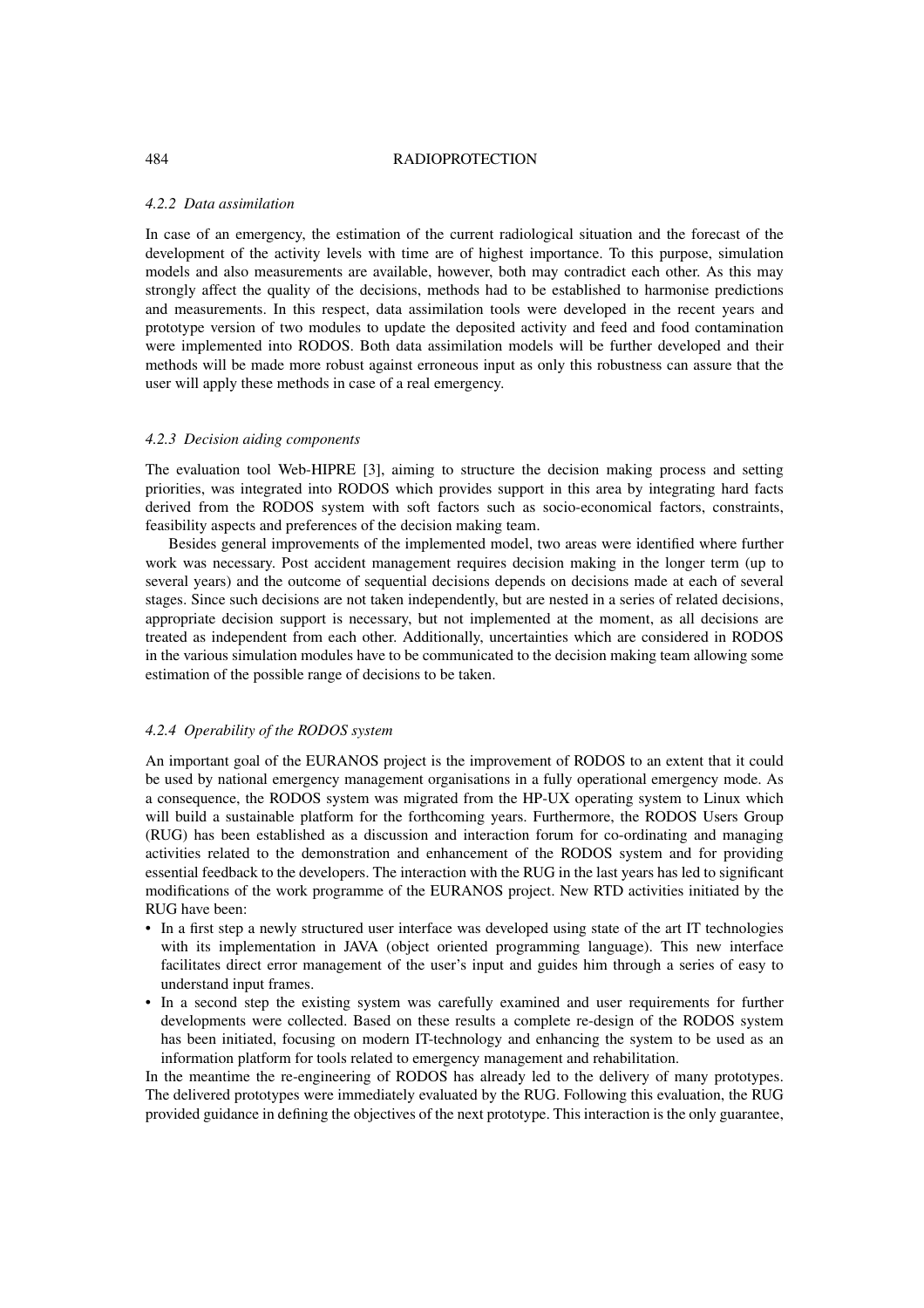#### ECORAD 2008 485

that the re-engineering will achieve what the operational community expects and will continue with the next prototypes in the same way.

Besides the improvements in the operational applicability also new simulation models were developed and integrated into RODOS. This comprises an atmospheric dispersion model for complex terrain, an improved wind field modelling and extensions of the data base and models to cover radiological events and transport accidents.

# **4.3 CAT3**

The governance framework for the sustainable rehabilitation of long term contaminated territories has been tested in a Pilot Study implemented in the French context where authorities and experts are questioning and reconsidering their strategies and operational tools for post-accidental management. The objective of the Pilot Study is to take advantage of this situation to initiate and accompany a process of change involving local and national concerned parties with the objective to give the ability to potentially affected French territories to contribute actively to the development of strategies and guidance for the sustainable rehabilitation of living conditions in case of long term radioactive contamination. Having completed this first step in France, the implementation in Norway is ongoing. As a result, a guidance document will be developed allowing further European Member States to implement this framework in their context.

The second step of the framework consists of the development of a national platform integrating national authorities and local communities with their respective stakeholders. This work has been started in France. As part of the development of the French platform on rehabilitation, the work with the Community of Municipalities of Montbéliard in the East part of France has started with the objective to explore how it could be possible to adapt the EURANOS tools (Handbooks, RODOS, rehabilitation Framework...) to the needs of local communities.

Finally, a users group for the long term rehabilitation (LTRUG) has been established with the objectives to provide information to interested parties, facilitate dialogue between members of the users group, diffuse the EURANOS Framework for long term rehabilitation preparedness and act as a focus for exchange of experience on this issue.

#### **4.4 Demonstrations**

Demonstrations carried out so far focused on CAT1 and CAT2 methodologies and tools. In the frame of CAT1, the two handbooks were demonstrated and in the CAT2, the demonstrations focused on either tools developed in FP5 such as source term estimation from in plant data, visualisation of real-time data, data exchange between neighbouring countries of user requirements and user interfaces. As the demonstrations were conducted by the end users, partly also active in the RUG, the modification of the work program mentioned above was the result of both the RUG and the demonstration projects. The demonstrations also assured that the end user's perspective was always well represented in the regularly updated working program.

#### **4.5 Training**

The promotion and the dissemination of the project achievements is supported by training courses for the end-users of methods, procedures, guidelines strategies, and – in particular – for operators of systems and tools of the IT based methodology. Feedback obtained from the participants is not only used to improve the courses but – if applicable – are considered in the definition of RTD activities. On the other side, the training courses are continuously adapted to the results of the RTD activities and thus, they contribute to an early dissemination of any new developments made under EURANOS. Training courses were conducted on the administration, operation and usage of the RODOS system,